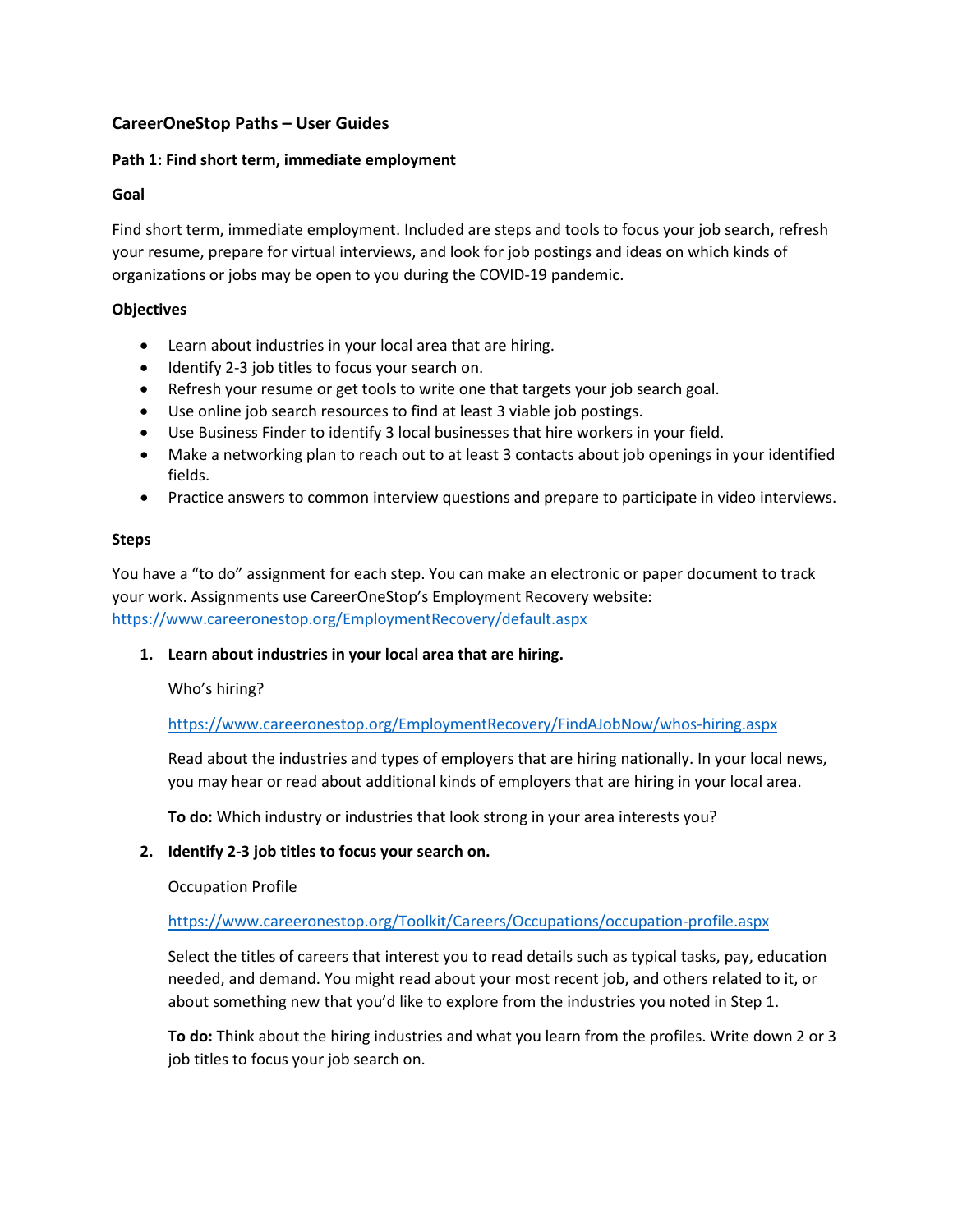### **3. Refresh your resume or get tools to write one that targets your job search goal.**

#### Update your resume

<https://www.careeronestop.org/EmploymentRecovery/FindAJobNow/update-your-resume.aspx>

Read the sections of the Resume Guide to either write your resume, or focus on areas to strengthen an existing resume. Include your most recent job/s, with accomplishments and important tasks. To apply for jobs in a new field, be sure to highlight the skills, responsibilities, and knowledge from all your work and education experience that best relate to the new field. You can use a "Highlights of Qualifications" section at the beginning of your resume with keywords related to your target job.

Keywords: On a resume, keywords describe skills, knowledge, experience, and personal qualities that an employer is looking for in job candidates.

**To do**: Draft your resume. Ask at least two people to review it for clarity and to catch any typos before you finalize it.

#### **4. Use online job search resources to find at least 3 viable job postings.**

#### Find a Remote Job

<https://www.careeronestop.org/EmploymentRecovery/FindAJobNow/remote-jobs.aspx>

Enter your targeted job title/s and ZIP code in the Find a Remote Job tool to see jobs that employers have posted as offering "work at home" for some or all work hours.

Job Finder

<https://www.careeronestop.org/EmploymentRecovery/FindAJobNow/find-a-job-now.aspx>

Enter your targeted job title/s and ZIP code in the Job Finder to see openings in your area that employers have listed as "immediate hiring" openings.

**To do**: Identify at least 3 job postings that are a good match for you. Follow the posting instructions to apply.

### **5. Use Business Finder to identify 3 local businesses that hire workers in your field.**

Business Finder

### <https://www.careeronestop.org/EmploymentRecovery/Toolkit/find-businesses.aspx>

To find local organizations that employ people in your field, enter the industry or job title you prefer, your location, and preferred radius or distance from your location. You can narrow your results by number of employees, description, industry, or location. Select an employer name to see a brief profile with street address, contact information, map, and links to their website, where available.

Explore their websites to learn about the organization, and check for current job openings – usually listed under links named "Employment", "Careers", or "Job openings". Identify 3 employers that hire workers in your field, whether they have current openings or not.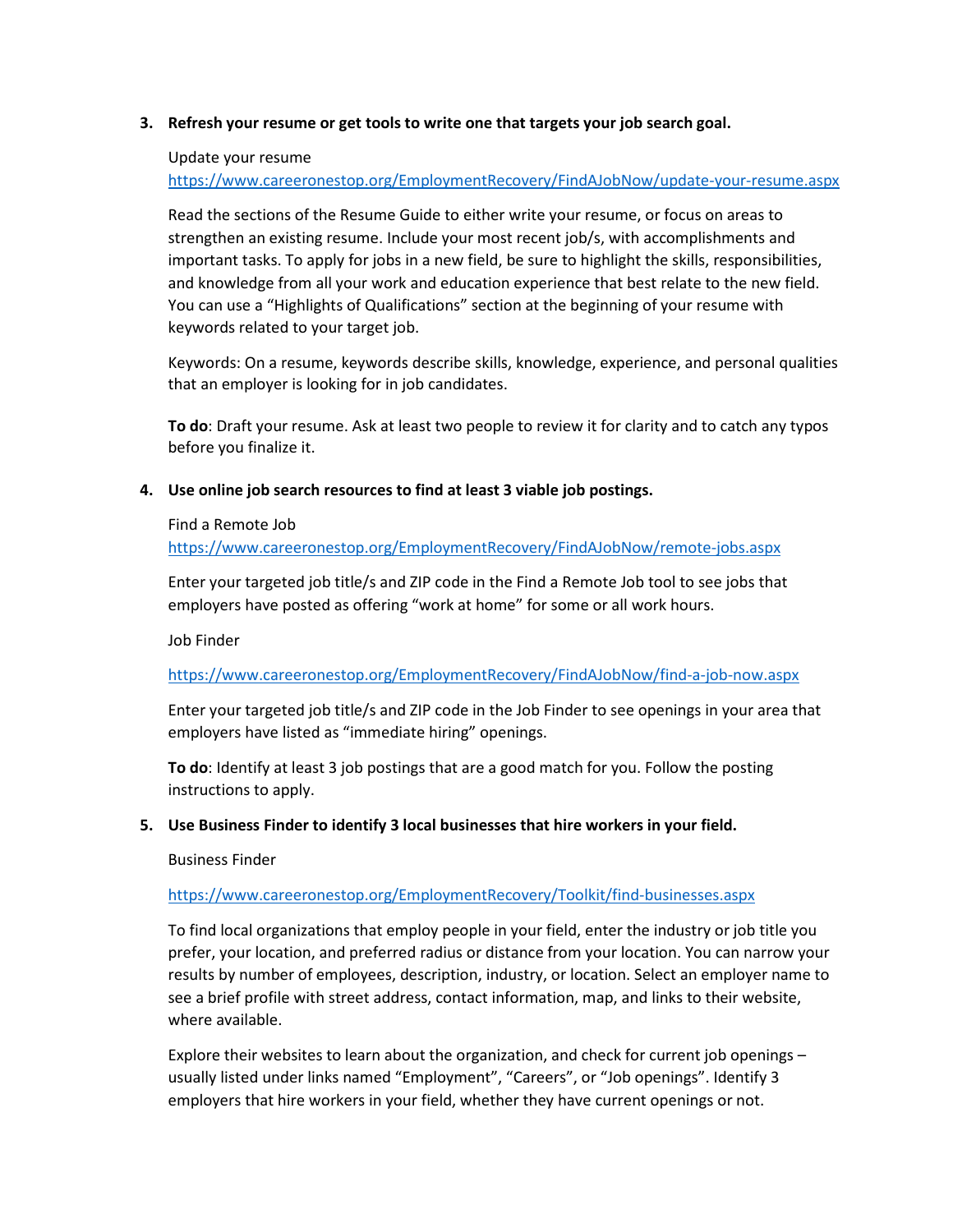**To do**: Write down the contact information and location of each business in case you check them out in person. Write a letter to introduce yourself, highlights of your qualifications, and to ask about job prospects to each business.

# **6. Make a networking plan to reach out to at least 3 contacts about job openings in your identified fields.**

#### Networking now

<https://www.careeronestop.org/EmploymentRecovery/FindAJobNow/networking-now.aspx>

Use the ideas from this networking page to create or improve your social media profiles. Based on the types of jobs you want to look for, focus on 3 to 5 of your contacts to reach out to for leads on companies or individuals who have a relationship to your target jobs. Be prepared to share your job goals, your top skills and experience, and what kind of help you'd like to ask for, such as "Do you have suggestions for organizations I could apply to for work in this field?" or "Would you recommend I speak to anyone in your contact base about possible openings in their organization?"

**To do**: Make a note of the 3 to 5 contacts you plan to follow up with and write a brief introduction that covers your job goal, top skills and experience related to your job goal, and the requests you'd like to make of your contacts.

# **7. Practice answers to common interview questions and prepare to participate in video interviews.**

Common interview questions

<https://www.careeronestop.org/JobSearch/Interview/common-interview-questions.aspx>

### Virtual interviews

<https://www.careeronestop.org/EmploymentRecovery/FindAJobNow/ace-your-interview.aspx>

Virtual interviews are similar to in-person interviews in many ways, but also have important differences. Review the list of common interview questions and write out your answers to 10 or more of them, illustrating with stories from your past experience. Use the tips from the virtual interviews page to set up a physical space at home to use for interviews. Test your equipment to ensure if will support an interview's technical requirements or check with your American Job Center about interview space and support they may offer. If possible, set up a mock video interview with AJC staff or a friend or family member to practice and test run equipment.

**To do:** Write out your answers to 10+ common interview questions and set up space and technology for video interviews. Conduct a mock interview to practice, if time allows.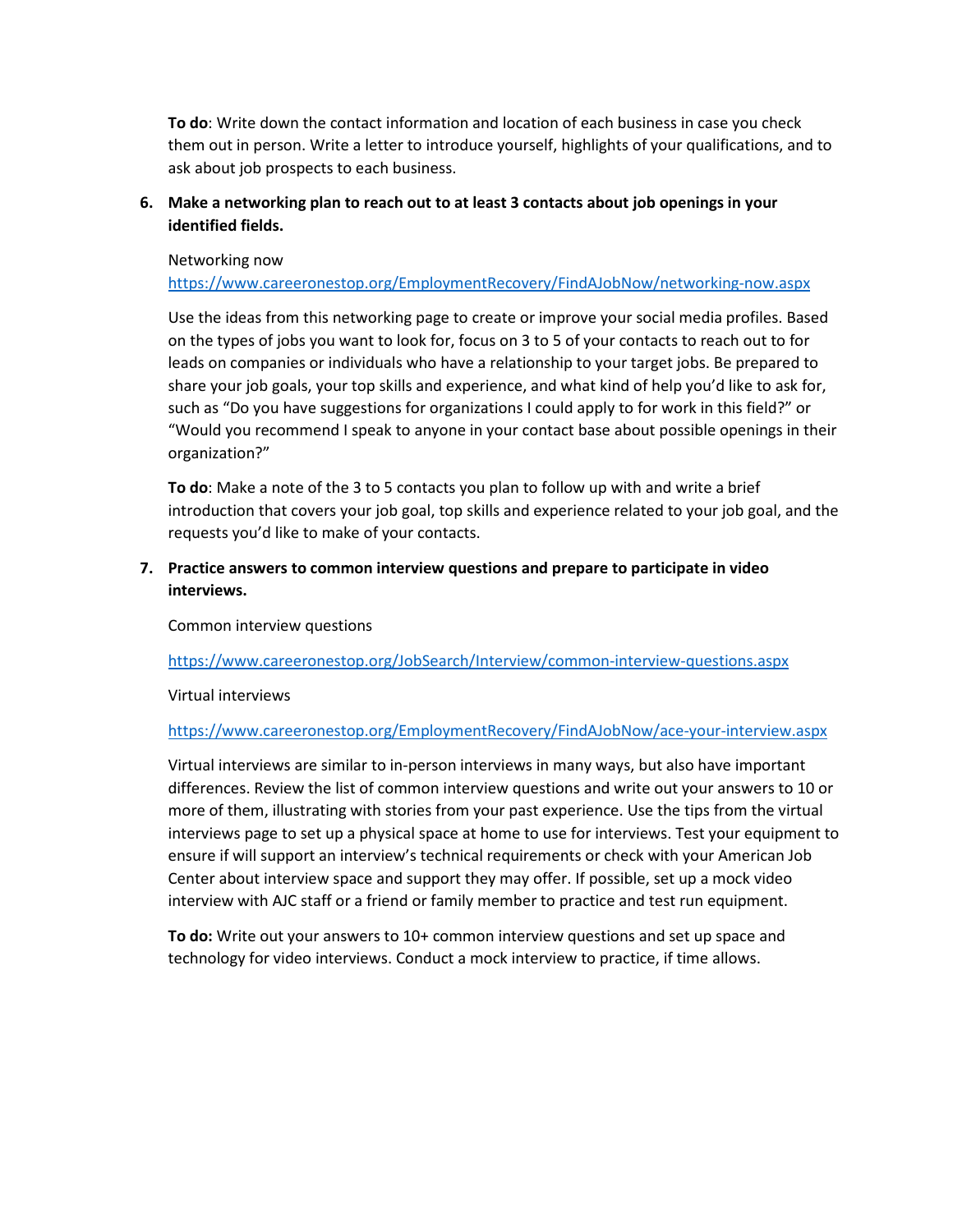## **Path 2: Apply for unemployment and other benefits**

## **Objectives**

## **Goal**

Find and apply for unemployment benefits and other assistance to meet your essential needs during the COVID-19 pandemic.

## **Objectives**

- Identify your state resources for general and pandemic-related unemployment insurance.
- Learn about the key resources in your state or locality for housing, mental health, food assistance, and more.
- Learn how the local American Job Center can support your job search and local resource connections now, and in the future.

## **Steps**

You have a "to do" assignment for each step. You can make an electronic or paper document to track your work. All assignments use CareerOneStop's Employment Recovery website: <https://www.careeronestop.org/EmploymentRecovery/default.aspx>

**1. Identify your state resources for general and pandemic-related unemployment insurance.**

## Unemployment and other benefits section

[https://www.careeronestop.org/EmploymentRecovery/UnemploymentandOtherBenefits/unem](https://www.careeronestop.org/EmploymentRecovery/UnemploymentandOtherBenefits/unemployment-and-other-benefits.aspx) [ployment-and-other-benefits.aspx](https://www.careeronestop.org/EmploymentRecovery/UnemploymentandOtherBenefits/unemployment-and-other-benefits.aspx)

Enter your state to see the Unemployment Insurance Program website and filing information for your state.

### FAQs about unemployment

[https://www.careeronestop.org/EmploymentRecovery/UnemploymentandOtherBenefits/FAQs](https://www.careeronestop.org/EmploymentRecovery/UnemploymentandOtherBenefits/FAQs-about-unemployment.aspx)[about-unemployment.aspx](https://www.careeronestop.org/EmploymentRecovery/UnemploymentandOtherBenefits/FAQs-about-unemployment.aspx)

If you have specific questions about unemployment insurance, review the FAQs to find answers.

**To do:** Explore the websites relevant to your situation and make a note of any follow up you may need to do to access resources.

# **2. Learn about the key resources for housing, mental health, food assistance, and more, in your state or locality.**

State Resource Finder

<https://www.careeronestop.org/EmploymentRecovery/Toolkit/find-state-resources.aspx>

Find your state's key resources related to COVID-19 help, housing, health care, job search, and other issues - by selecting your state from the menu in the State Resource Finder tool. Select